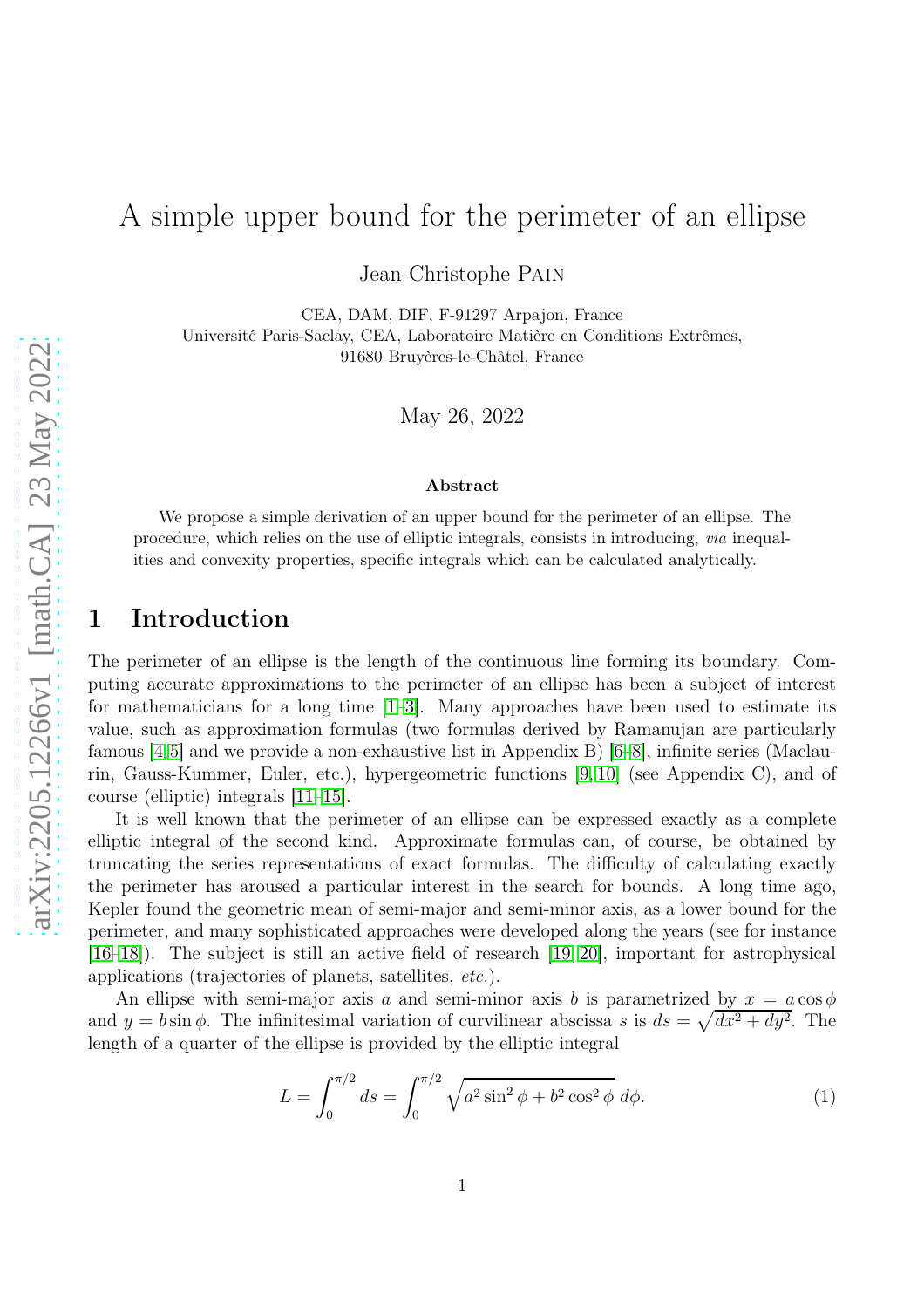We will use the latter formula to derive the upper bound. The total perimeter of the ellipse will therefore be

$$
L_e = 4L.\t\t(2)
$$

The well-known simple lower bound  $2\pi\sqrt{ab}$  and upper bound  $4a + \pi b$  are recalled in sections [2](#page-1-0) and [3](#page-2-0) respectively, and the main result of the present work, which is an upper bound more accurate than the one of section [3,](#page-2-0) but still rather simple, is presented in section [4.](#page-3-0)

### <span id="page-1-0"></span>2 The geometric-mean lower bound

Let us consider two parametrizations of an ellipse

$$
x_1 = a \cos \phi, \n y_1 = b \sin \phi
$$
\n(3)

and

$$
x_2 = b \cos \phi,
$$
  
\n
$$
y_2 = a \sin \phi.
$$
\n(4)

The two associated lengths of the quarter of the ellipse are

$$
L_1 = \int_0^{\pi/2} \sqrt{a^2 \cos^2 \phi + b^2 \sin^2 \phi} \, d\phi \tag{5}
$$

and

$$
L_2 = \int_0^{\pi/2} \sqrt{b^2 \cos^2 \phi + a^2 \sin^2 \phi} \, d\phi. \tag{6}
$$

Since  $t \to \sqrt{t}$  is a concave function, one has

$$
\sqrt{\lambda t_1 + (1 - \lambda)t_2} \ge \lambda \sqrt{t_1} + (1 - \lambda)\sqrt{t_2},\tag{7}
$$

yielding  $(\lambda = \cos^2 \phi, t_1 = a^2 \text{ and } t_2 = b^2)$ :

$$
L_1 \ge \int_0^{\pi/2} \left( a \cos^2 \phi + b \sin^2 \phi \right) d\phi \tag{8}
$$

and

$$
L_2 \ge \int_0^{\pi/2} \left( b \cos^2 \phi + a \sin^2 \phi \right) d\phi \tag{9}
$$

and therefore

$$
L = L_1 = L_2 = \frac{1}{2} (L_1 + L_2) \ge (a + b) \frac{\pi}{4}.
$$
 (10)

Setting  $ab = R^2$ , the minimum of  $a + b = a + R/a^2 = f(a)$  is obtained for  $R = \sqrt{ab}$  and is equal to  $2R$ . In other words, the ellipse which has the minimum perimeter for a given area is the circle of radius R. This yields the well-known result

$$
\frac{\pi}{2}\sqrt{ab} \le L\tag{11}
$$

and for the total perimeter of the ellipse

$$
2\pi\sqrt{ab} \le L_e. \tag{12}
$$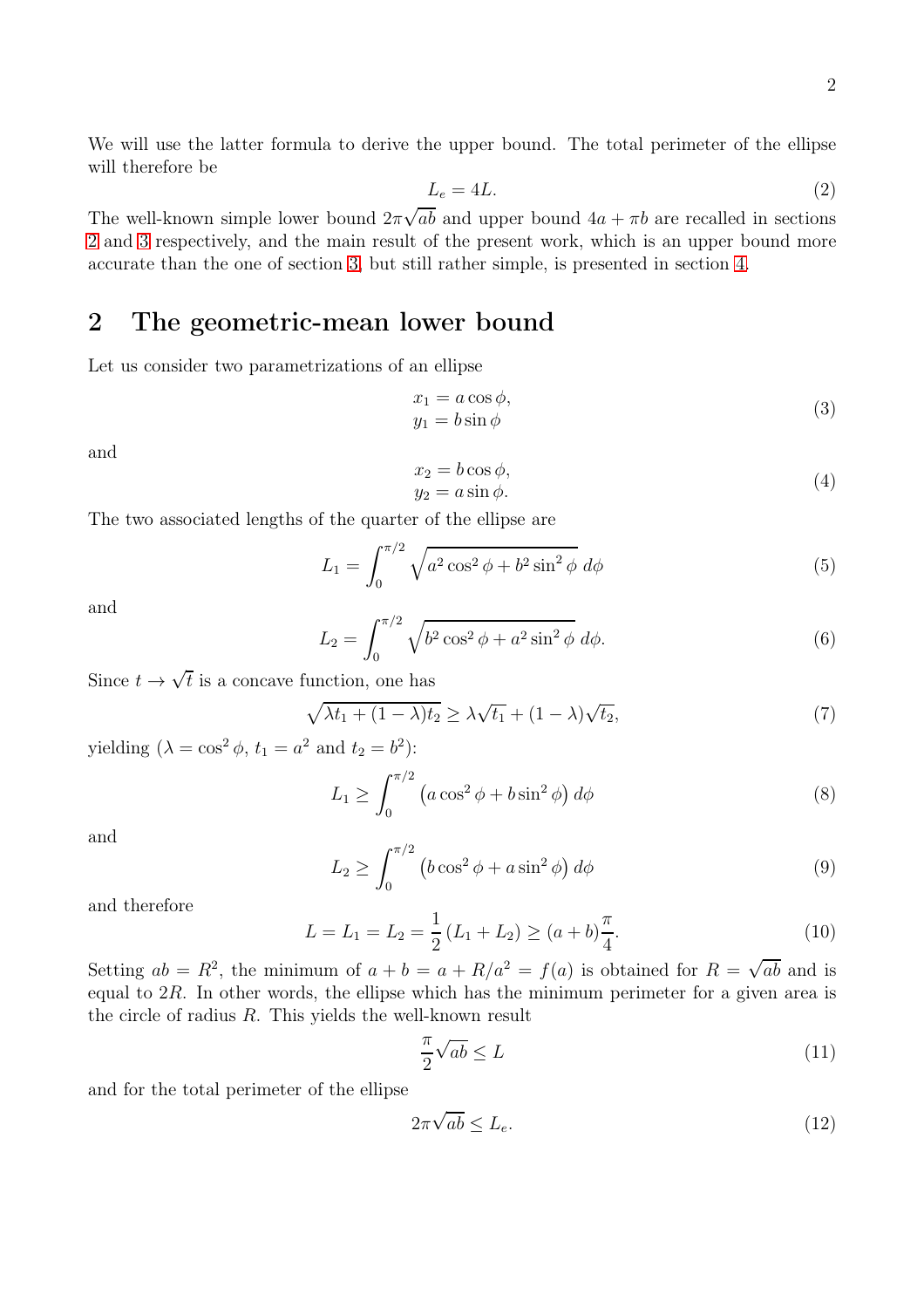

Figure 1: quarters of ellipse with semi-major and semi-minor axis  $(a = 2, b = \sqrt{3})$  and  $(a =$  $2, b = \sqrt{3}$  respectively.

### <span id="page-2-0"></span>3 First upper bound

Equation [\(1\)](#page-0-0) is equivalent to

$$
L = a \int_0^{\pi/2} \sqrt{1 - \frac{(a^2 - b^2)}{a^2} \cos^2 \phi} \, d\phi \tag{13}
$$

which can be put in the form

$$
L = a\frac{\pi}{2}\mathscr{F}\left(\frac{b^2 - a^2}{a^2}\right)\cos^2\phi \ d\phi = a\frac{\pi}{2}\mathscr{F}\left(-e^2\right) \tag{14}
$$

where we have introduced the function

$$
\mathcal{F}(t) = \frac{2}{\pi} \int_0^{\pi/2} \sqrt{1 + t \cos^2 \phi} \, d\phi \tag{15}
$$

where  $e$  represents the eccentricity of the ellipse defined by

$$
\frac{b^2}{a^2} = 1 - e^2. \tag{16}
$$

The asymptotic behaviour of the function  $\mathscr F$  is studied in Appendix A. If  $-1 < t < 0$ , then  $-t/(1 + t) > 0$  and

$$
\mathcal{F}(t) - \mathcal{F}(-1) = \frac{2}{\pi} \int_0^{\pi/2} \left( \sqrt{1 + t \cos^2 \phi} - \sqrt{1 - \cos^2 \phi} \right) d\phi. \tag{17}
$$

Since

$$
\sqrt{u} - \sqrt{v} = \frac{u - v}{\sqrt{u} + \sqrt{v}},\tag{18}
$$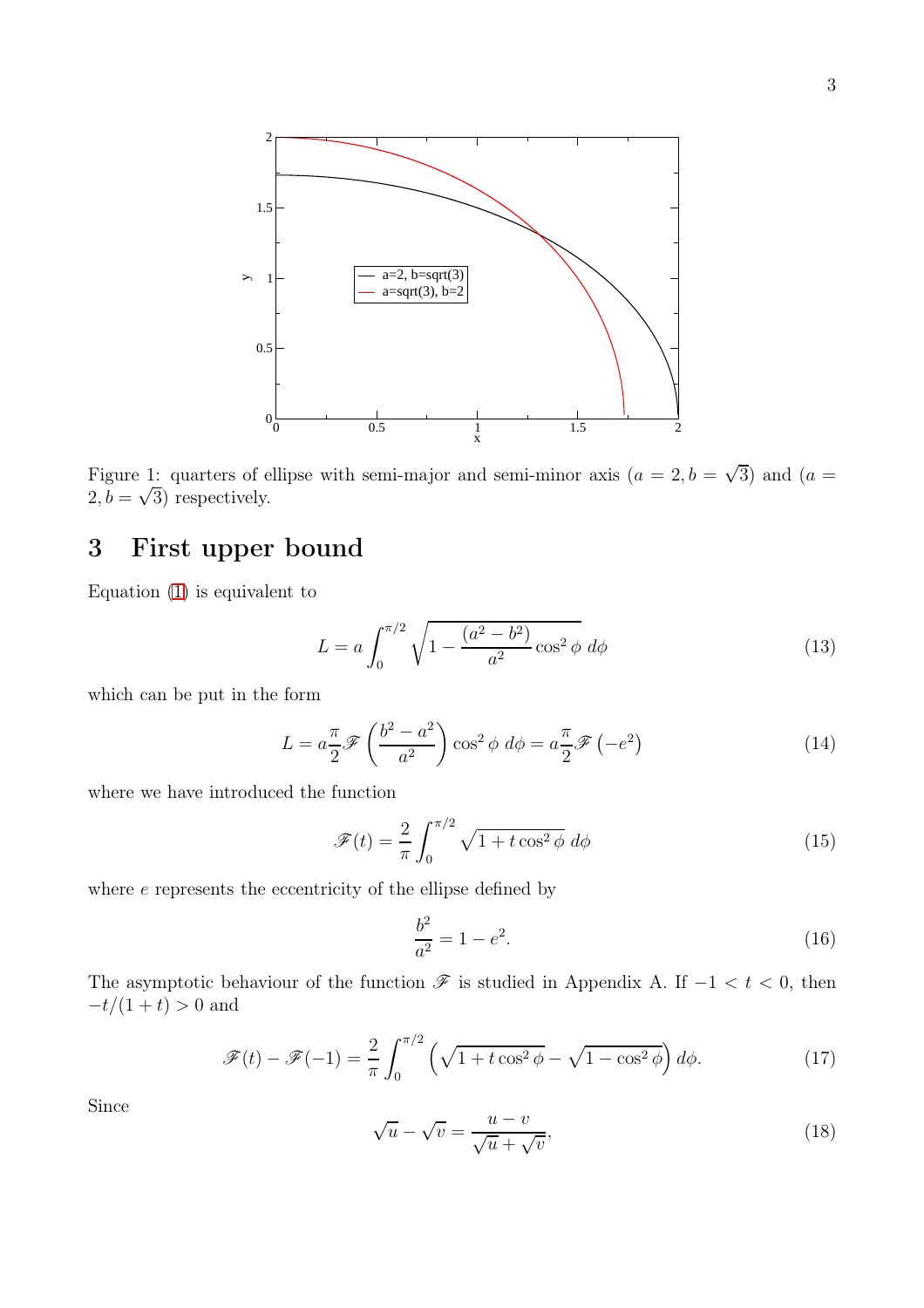we get

<span id="page-3-1"></span>
$$
\mathcal{F}(t) - \mathcal{F}(-1) = \frac{2}{\pi} \int_0^{\pi/2} \frac{(1+t)\cos^2\phi}{\sqrt{1+t\cos^2\phi} + \sqrt{1-\cos^2\phi}} d\phi.
$$
 (19)

and

$$
\mathcal{F}(t) - \mathcal{F}(-1) \le \frac{2}{\pi} (1+t) \int_0^{\pi/2} \frac{\cos^2 \phi}{\sqrt{1+t}} d\phi,\tag{20}
$$

*i.e.*

$$
\mathcal{F}(t) - \mathcal{F}(-1) \le \frac{2}{\pi} \sqrt{1+t} \frac{\pi}{4}.
$$
\n(21)

because

$$
\int_0^{\pi/2} \cos^2 \phi \ d\phi = \frac{\pi}{4}.\tag{22}
$$

This enables us to write

$$
\mathcal{F}(t) - \mathcal{F}(-1) \le \frac{\sqrt{1+t}}{2}.\tag{23}
$$

Since  $-1 < -e^2 < 0$ , we get

$$
\mathcal{F}(-e^2) - \mathcal{F}(-1) \le \frac{\sqrt{1 - e^2}}{2},\tag{24}
$$

leading to

<span id="page-3-3"></span><span id="page-3-2"></span>
$$
L \le a + \frac{\pi}{4}b. \tag{25}
$$

and for the total perimeter of the ellipse

$$
L_e \le 4a + \pi b. \tag{26}
$$

### <span id="page-3-0"></span>4 Second upper bound

Let us go back to Eq. [\(19\)](#page-3-1):

$$
\mathcal{F}(t) - \mathcal{F}(-1) = \frac{2}{\pi} \int_0^{\pi/2} \frac{(1+t)\cos^2\phi}{\sqrt{1+t\cos^2\phi} + \sqrt{1-\cos^2\phi}} d\phi.
$$
 (27)

We have

$$
\mathcal{F}(t) - \mathcal{F}(-1) \le \frac{2}{\pi} (1+t) \int_0^{\pi/2} \frac{\cos^2 \phi}{\sqrt{1+t} + \sin \phi} d\phi,\tag{28}
$$

where we introduce, for  $0<\xi<1,$  the following integral

$$
\mathcal{K}(\xi) = \int_0^{\pi/2} \frac{\cos^2 \phi}{\xi + \sin \phi} d\phi.
$$
 (29)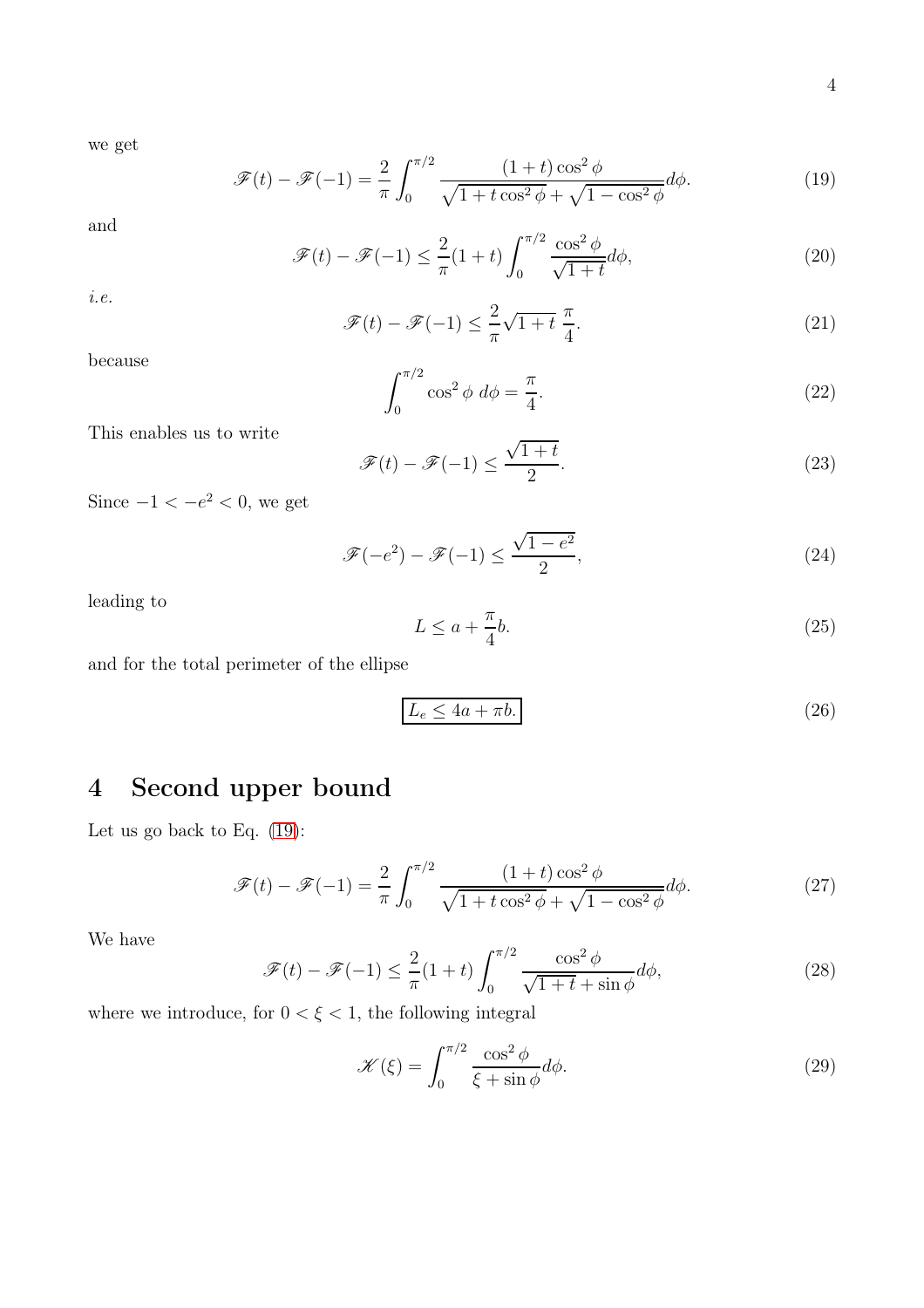

<span id="page-4-0"></span>Figure 2: Comparison between the first and second upper bounds of the perimeter of a quarter of an ellipse with semi-major axis  $a = 2$ . On has  $f_1(a, b) = a + \frac{\pi}{4}b$  (Eq. [\(25\)](#page-3-2)) and  $f_2(a, b) =$  $a + \frac{b^2}{a^2}$  $\frac{b^2}{a^2} \left[ \sqrt{a^2 - b^2} \ln \left( \frac{a + \sqrt{a^2 - b^2}}{b} \right) \right]$  $\left(\frac{a^2-b^2}{b}\right) + \frac{\pi}{2}b - a\right]$  (Eq. [\(44\)](#page-5-0)).

We obtain

$$
\mathcal{K}(\xi) = \int_0^{\pi/2} \frac{1 - \sin^2 \phi}{\xi + \sin \phi} d\phi = \int_0^{\pi/2} \frac{(\xi^2 - \sin^2 \phi) + (1 - \xi^2)}{1 + \sin \phi} d\phi
$$
  
= 
$$
\int_0^{\pi/2} (\xi - \sin \phi) d\phi + (1 - \xi^2) \int_0^{\pi/2} \frac{d\phi}{\xi + \sin \phi}
$$
  
= 
$$
\xi \frac{\pi}{2} - 1 + (1 - \xi^2) \mathcal{J}(\xi)
$$
(30)

with

$$
\mathscr{J}(\xi) = \int_0^{\pi/2} \frac{d\phi}{\xi + \sin \phi}.\tag{31}
$$

Setting  $t = \tan(\phi/2)$ , we have

$$
dt = \frac{1}{2} \left[ 1 + \tan^2 \left( \frac{\phi}{2} \right) \right] d\phi,\tag{32}
$$

*i.e.*  $d\phi = 2dt/(1+t^2)$ . Then, since

$$
\sin \phi = \frac{2t}{(1+t^2)},\tag{33}
$$

we get

$$
\frac{d\phi}{\xi + \sin \phi} = \frac{2dt}{\xi t^2 + 2t + \xi}.
$$
\n(34)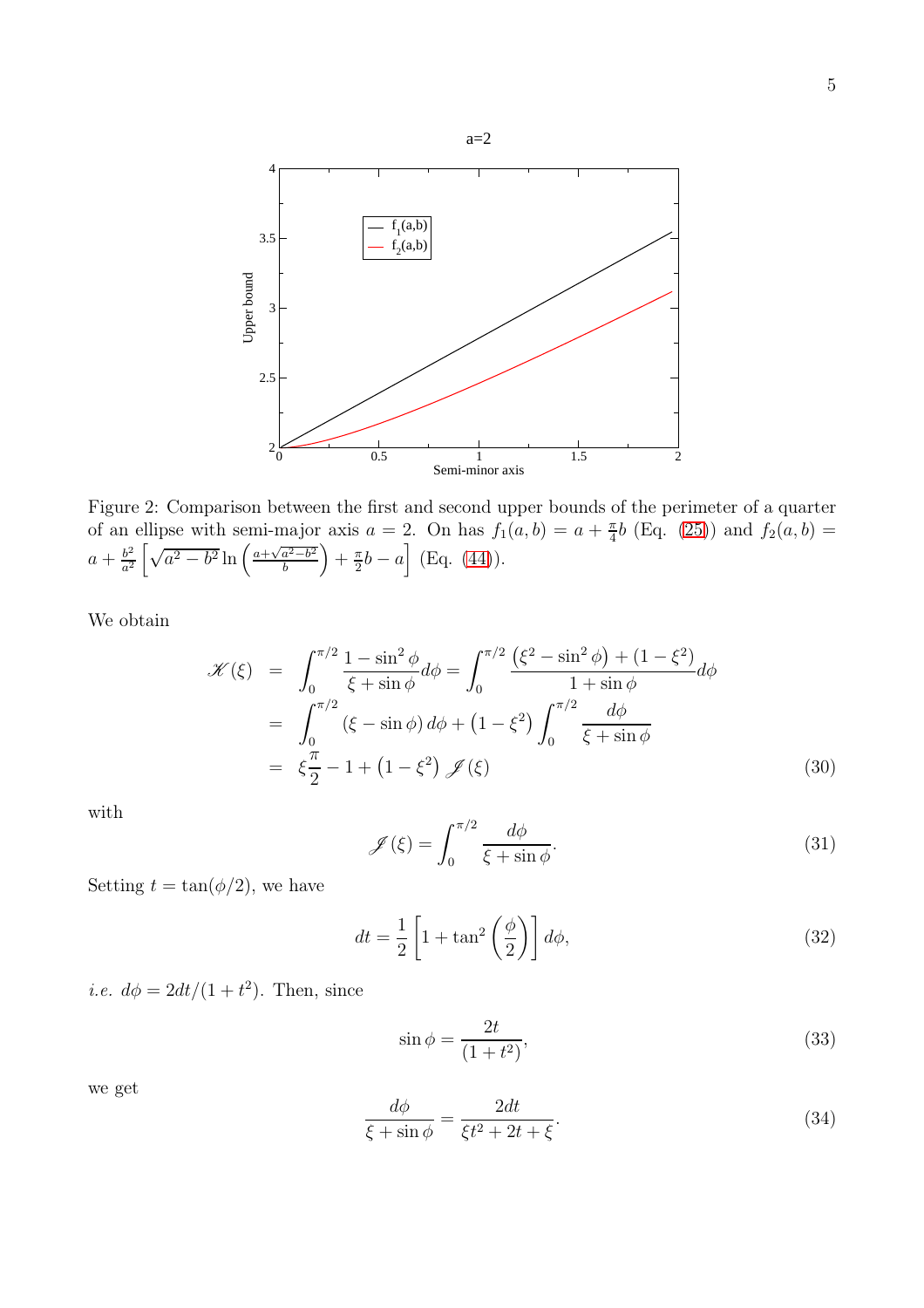Writing

$$
\frac{2}{\xi t^2 + 2t + \xi} = \frac{2}{\xi(t - \chi_1)(t - \chi_2)}
$$
(35)

with

$$
\chi_1 = \frac{-1 - \sqrt{1 - \xi^2}}{\lambda} \tag{36}
$$

and

$$
\chi_2 = \frac{-1 + \sqrt{1 - \xi^2}}{\lambda},
$$
\n(37)

enables us to write

$$
\mathcal{J}(\xi) = \frac{2}{\xi} \int_0^1 \frac{dt}{(t - \chi_1)(t - \chi_2)} = \frac{2}{\xi(\chi_1 - \chi_2)} \left[ \frac{1}{t - \chi_1} - \frac{1}{t - \chi_2} \right] dt
$$
  
= 
$$
\frac{2}{\xi(\chi_1 - \chi_2)} \left| \ln \left( \frac{t - \chi_1}{t - \chi_2} \right) \right|_0^1 = \frac{2}{\xi(\chi_1 - \chi_2)} \ln \left[ \frac{(1 - \chi_1)\chi_2}{(1 - \chi_2)\chi_1} \right].
$$
 (38)

We have also

$$
\chi_1 \chi_2 = 1 \tag{39}
$$

and

$$
\chi_1 - \chi_2 = -\frac{2}{\xi} \sqrt{1 - \xi^2} \tag{40}
$$

and thus

$$
\mathcal{J}(\xi) = -\frac{1}{\sqrt{1 - \xi^2}} \ln \left( \frac{\chi_2 - 1}{\chi_1 - 1} \right) = \frac{1}{\sqrt{1 - \xi^2}} \ln \left( \frac{\xi + 1 + \sqrt{1 - \xi^2}}{\xi + 1 - \sqrt{1 - \xi^2}} \right)
$$
  
\n
$$
= \frac{1}{\sqrt{1 - \xi^2}} \ln \left( \frac{\sqrt{\xi + 1} + \sqrt{1 - \xi}}{\sqrt{\xi + 1} - \sqrt{1 - \xi}} \right)
$$
  
\n
$$
= \frac{1}{\sqrt{1 - \xi^2}} \ln \left( \frac{1 + \sqrt{1 - \xi^2}}{\xi} \right),
$$
(41)

yielding

$$
\mathcal{K}(\xi) = \frac{\xi \pi}{2} - 1 + \sqrt{1 - \xi^2} \ln \left( \frac{1 + \sqrt{1 - \xi^2}}{\xi} \right). \tag{42}
$$

Therefore

$$
L = \frac{\pi}{2} a \mathscr{F}\left(\frac{b^2}{a^2} - 1\right) \le \frac{\pi}{2} a \left[\mathscr{F}(-1) + \frac{2}{\pi} \left(\frac{b^2}{a^2}\right) \mathscr{K}\left(\frac{b}{a}\right)\right],\tag{43}
$$

or finally

<span id="page-5-0"></span>
$$
L \le a + \frac{b^2}{a^2} \left[ \sqrt{a^2 - b^2} \ln \left( \frac{a + \sqrt{a^2 - b^2}}{b} \right) + \frac{\pi}{2} b - a \right]
$$
 (44)

and for the total perimeter of the ellipse

$$
L_e \le 4a + 4\frac{b^2}{a^2} \left[ \sqrt{a^2 - b^2} \ln \left( \frac{a + \sqrt{a^2 - b^2}}{b} \right) + \frac{\pi}{2} b - a \right].
$$
 (45)

This upper bound is better than the first one in Eq. [\(26\)](#page-3-3) (see figure [2\)](#page-4-0).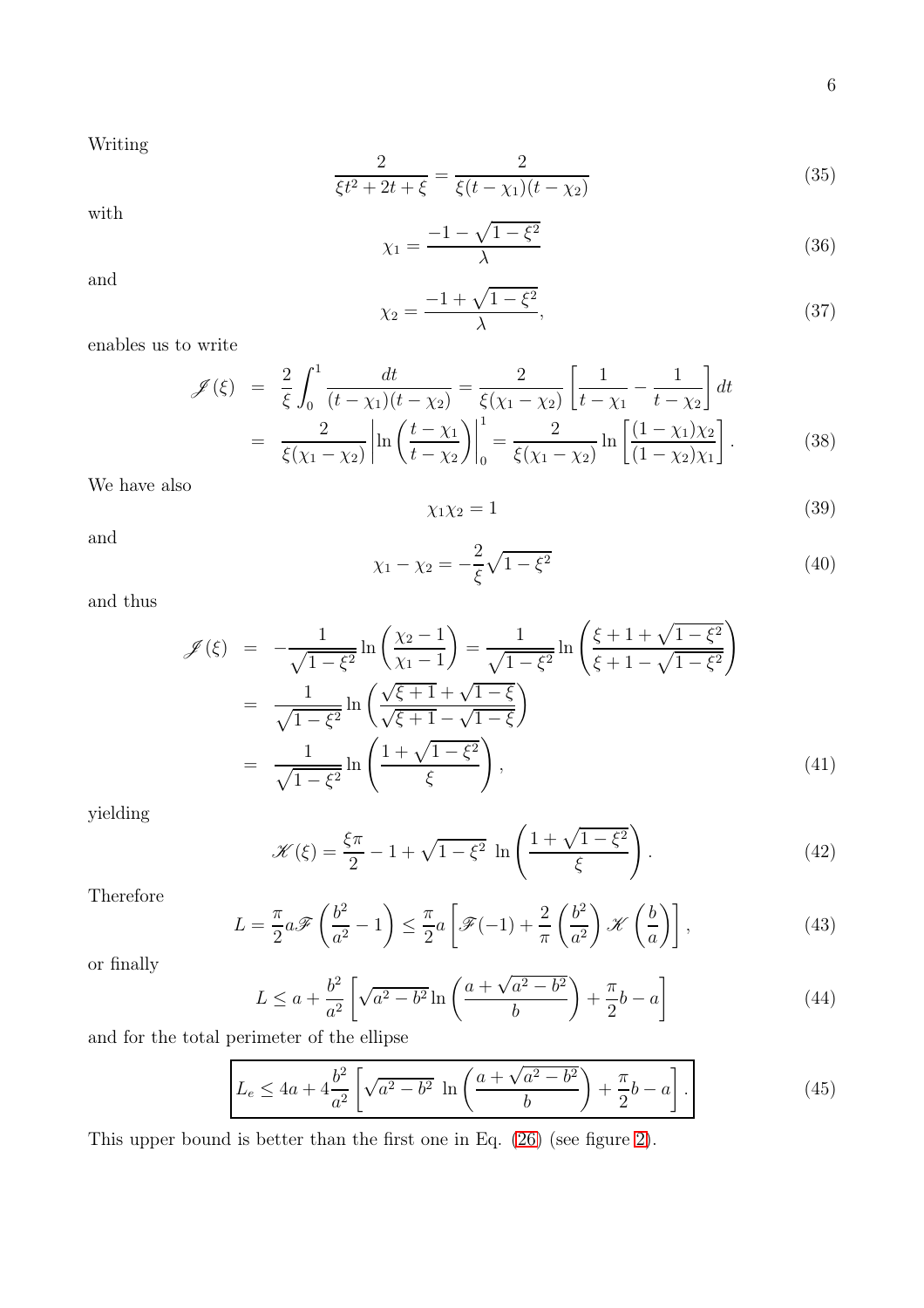### 5 Conclusion

In this article, we obtained an upper bound for the perimeter of an ellipse. The calculation consists in simplifying elliptic integrals by applying inequalities and convexity properties. It is hoped that the method may stimulate the derivation of further bounds, improving the compromise between simplicity and accuracy.

### <span id="page-6-0"></span>References

- [1] S. Adlaj, *An eloquent formula for the perimeter of an ellipse*, Notices of the AMS 59, 1094-1099 (2012).
- [2] J. M. Borwein and P. B. Borwein, *Pi and the AGM: A Study in Analytic Number Theory and Computational Complexity* (New York: Wiley, 1987).
- <span id="page-6-1"></span>[3] D. H. Bailey, J. M. Borwein, *Pi: The Next Generation : A Sourcebook on the Recent History of Pi and Its Computation* (Springer International Publishing AG, 2016).
- <span id="page-6-3"></span><span id="page-6-2"></span>[4] G. Almkvist and B. Berndt, *Gauss, Landen, Ramanujan, the arithmetic-geometric mean, ellipses,* π*, and the Ladies diary*, Amer. Math. Monthly 95,5 585-608 (1988).
- <span id="page-6-4"></span>[5] M. B. Villarino, *Ramanujan's perimeter of an ellipse*, <https://arxiv.org/abs/math/0506384>
- [6] Jean-Baptiste Hiriart-Urruty, *Propos elliptiques...*, <https://www.math.univ-toulouse.fr/~jbhu/Ellipses.pdf>
- <span id="page-6-5"></span>[7] <http://www.ebyte.it/library/docs/math05a/EllipsePerimeterApprox05.html>
- [8] R. W .Barnard, K. Pearce, and L. Schovanec, *Inequalities for the Perimeter of an Ellipse*, J. Math. Anal. Appl. 260, 295–306 (2001).
- <span id="page-6-6"></span>[9] P. C. Abbott, *On the Perimeter of an Ellipse*, The Mathematica journal 11, 172-185 (2009).
- <span id="page-6-7"></span>[10] T. R. Chandrupatla and T. J. Osler, *The perimeter of an ellipse*, Math. Sci. 35, 122-131 (2010).
- <span id="page-6-8"></span>[11] N. H. Abel, *Recherches sur les fonctions elliptiques*, J. für die Reine und Angew. Math. 2, 101–181 (1827).
- [12] M. Abramowitz and I. A. Stegun, *Elliptic Integrals*, pp. 587-607, Ch. 17 in Handbook of Mathematical Functions with Formulas, Graphs, and Mathematical Tables, 9th printing (New York: Dover, 1972).
- [13] G. Arfken, *Elliptic Integrals*, section 5.8, pp. 321-327 in Mathematical Methods for Physicists, 3rd ed. (Orlando, FL: Academic Press, 1985).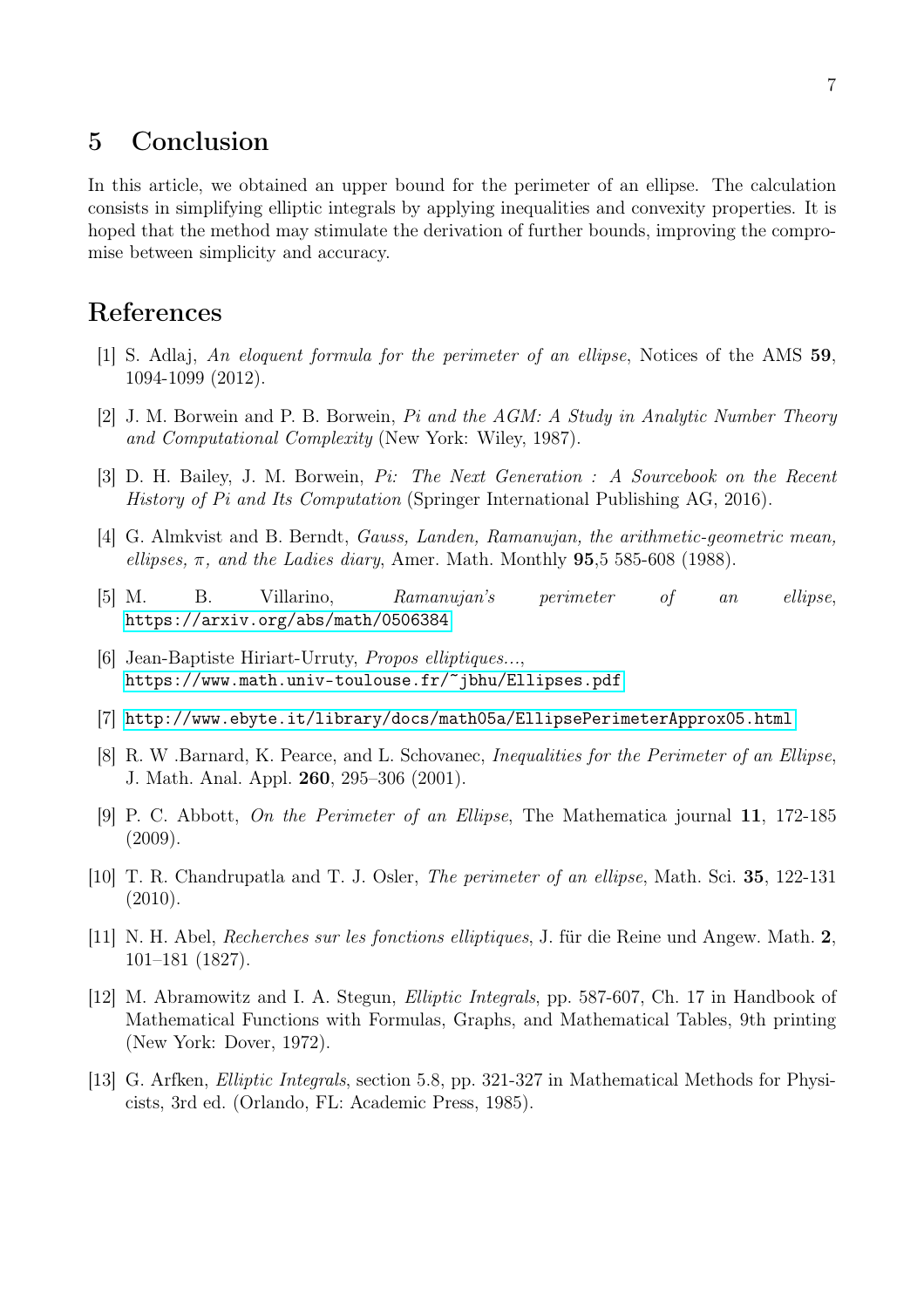- <span id="page-7-1"></span><span id="page-7-0"></span>[15] E. T. Whittaker and G. N. Watson, *A Course in Modern Analysis*, 4th ed. (Cambridge, England: Cambridge University Press, 1990).
- [16] R. E. Pfiefer, *Bounds on the Perimeter of an Ellipse via Minkowski Sums*, Coll. Math. J. 19, 348-350 (1988).
- <span id="page-7-2"></span>[17] M.-K. Wang, Y.-M. Chu, S.-L. Qiu and Y.-P. Jiang, *Bounds for the perimeter of an ellipse*, J. Approx. Theory 164, 928–937 (2012).
- <span id="page-7-3"></span>[18] I. Gusić, *On the bounds for the perimeter of an ellipse*, Math. Gaz. 99, 540-541 (2015).
- [19] Z.-Y. He, M.-K. Wang, Y.-P. Jiang and Y.-M. Chu, *Bounds for the perimeter of an ellipse in terms of power means*, J. Math. Inequalities 14, 887-899 (2020).
- <span id="page-7-4"></span>[20] T. Zhao, M. Wang and Y. Chu *On the Bounds of the Perimeter of an Ellipse*, Acta Math. Sci. 42, 491-501 (2022).

### Appendix A: Asymptotic behavior

Let us consider  $t > -1$ , i.e.  $-t/(1+t) > -1$ . We have

$$
\mathcal{F}\left(\frac{-t}{1+t}\right) = \frac{2}{\pi} \int_0^{\pi/2} \frac{\sqrt{1+t-t\cos^2\phi}}{\sqrt{1+t}} d\phi
$$

$$
= \frac{2}{\pi} \frac{1}{\sqrt{1+t}} \int_0^{\pi/2} \sqrt{1+t\sin^2\phi} d\phi \tag{46}
$$

Making the change of variables  $\psi = \pi/2 - \phi$ , we get

$$
\int_0^{\pi/2} \sqrt{1 + t \sin^2 \phi} \, d\phi = \int_0^{\pi/2} \sqrt{1 + t \cos^2 \phi} \, d\phi \tag{47}
$$

and thus

$$
\sqrt{1+t} \mathscr{F}\left(-\frac{t}{1+t}\right) = \frac{2}{\pi} \int_0^{\pi/2} \sqrt{1+t\cos^2\phi} \,d\phi \tag{48}
$$

and

$$
\mathscr{F}(t) = \sqrt{1+t} \; \mathscr{F}\left(-\frac{t}{1+t}\right) \tag{49}
$$

$$
\frac{\mathcal{F}(t)}{\sqrt{t}} = \frac{\mathcal{F}(t)}{\sqrt{1+t}} \frac{\sqrt{1+t}}{\sqrt{t}} = \mathcal{F}\left(-\frac{t}{1+t}\right)\sqrt{1+\frac{1}{t}}
$$
(50)

If  $t \to \infty$ ,  $-t/(1+t) \to -1$  and  $\mathscr{F}(t)/\sqrt{t} \to \mathscr{F}(-1) = 2/\pi$ . Therefore

$$
\mathcal{F}(t) \approx \frac{2}{\pi} \sqrt{t}.\tag{51}
$$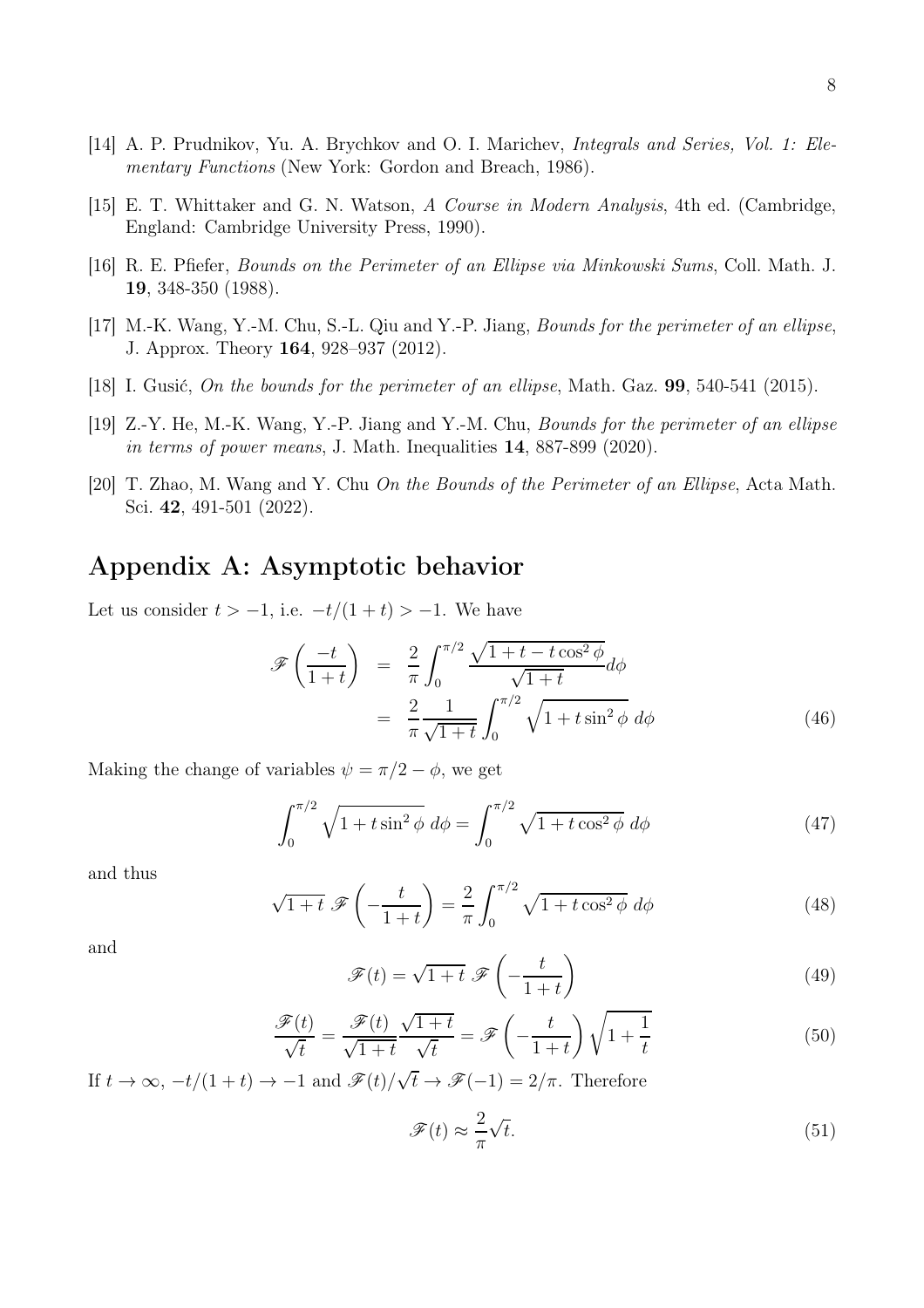### Appendix B: A few approximate formulas

In this appendix, we provide a non-exhaustive of approximate formulas for the perimeter of an ellipse:

Kepler (1609) [ lower bound of section [2](#page-1-0) ]:

$$
L_e \approx 2\pi\sqrt{ab} \tag{52}
$$

$$
L_e \approx \pi(a+b) \tag{53}
$$

Euler

$$
L_e \approx 2\pi \sqrt{\frac{a^2 + b^2}{2}}\tag{54}
$$

Sipos

$$
L_e \approx 2\pi \sqrt{\frac{(a+b)^2}{(\sqrt{a}+\sqrt{b})^2}}
$$
\n(55)

Cesaro

$$
L_e \approx \pi(a+b) + \frac{\pi}{4} \frac{(a-b)^2}{a+b}
$$
\n(56)

Muir

$$
L_e \approx 2\pi \left[\frac{a^{3/2} + b^{3/2}}{2}\right]^{2/3} \tag{57}
$$

Peano, Boussinesq

$$
L_e \approx \pi \left[ \frac{3}{2}(a+b) - \sqrt{ab} \right]
$$
 (58)

Almkvist

$$
L_e \approx 2\pi \frac{2(a+b)^2 - (\sqrt{a} - \sqrt{b})^4}{(\sqrt{a} + \sqrt{b})^2 + 2\sqrt{2(a+b)} (ab)^{1/4}}
$$
(59)

Lindner

$$
L_e \approx \pi(a+b) \left[ 1 + \frac{1}{8} \left( \frac{a-b}{a+b} \right)^2 \right]^2 \tag{60}
$$

Ramanujan: first formula

$$
L_e \approx \pi \left[ 3(a+b) - \sqrt{(3a+b)(a+3b)} \right]
$$
\n(61)

Ramanujan: second formula

$$
L_e \approx \pi \left[ (a+b) - \frac{3(a-b)^2}{10(a+b) + \sqrt{a^2 + 14ab + b^2}} \right].
$$
 (62)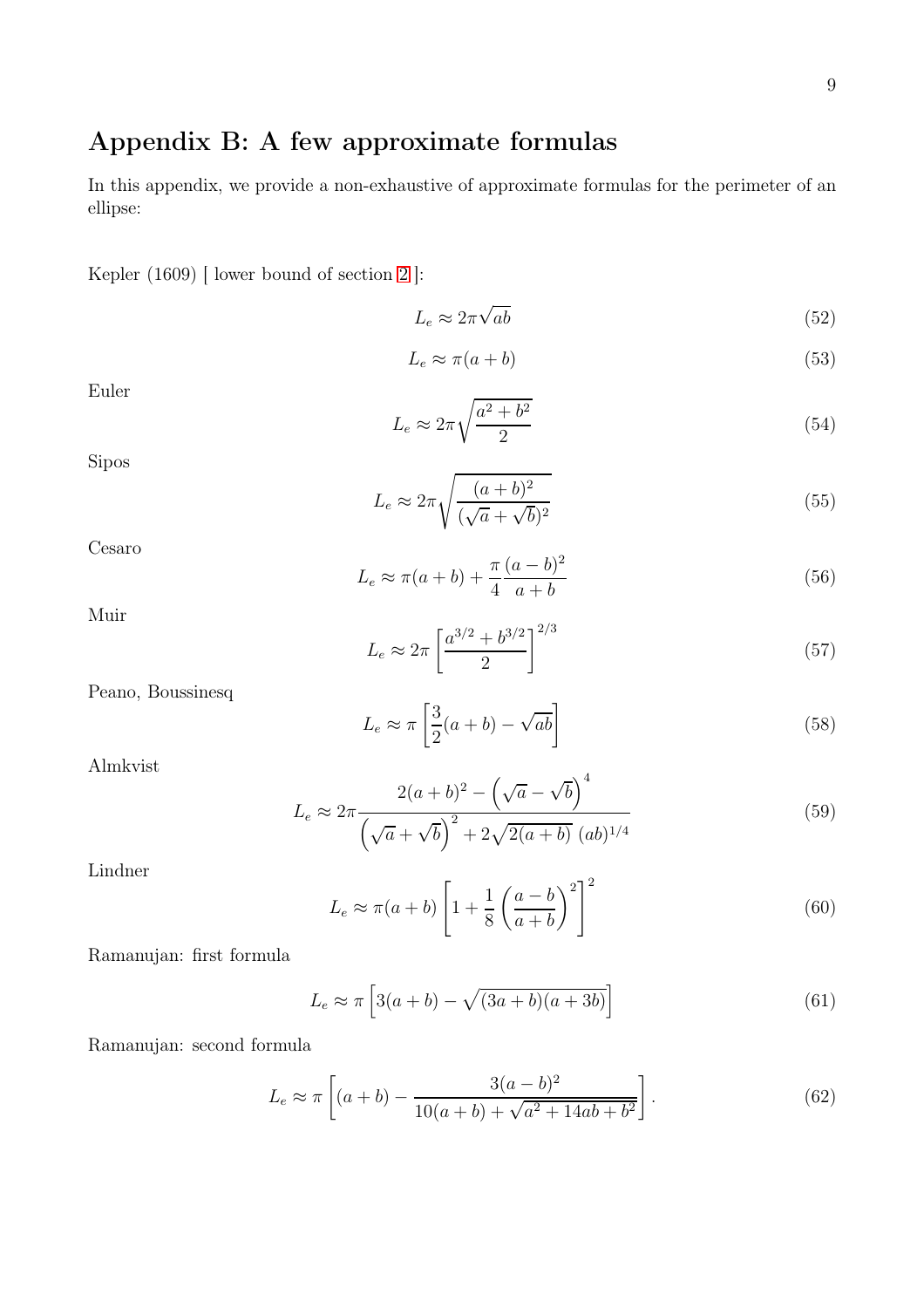# Appendix C: Expressions in terms of special functions or infinite sums

The integral  $\mathscr{F}(t)$  can be expanded as

$$
\mathcal{F}(t) = \frac{2}{\pi} \int_0^{\pi/2} \sqrt{1 + t \cos^2 \phi} \, d\phi
$$
  
=  $1 + \sum_{k=1}^{\infty} (-1)^{k+1} t^k \frac{(2k-3)!!}{2^k k!} \frac{2}{\pi} \int_0^{\pi/2} \cos^{2k} \phi \, d\phi$  (63)

with  $(2k-3)!! = (2k-3)\cdots 5 \times 3 \times 1$  and  $(-1)!! = 1$ . Setting

$$
\mathscr{A}_k = \int_0^{\pi/2} \cos^{2k} \phi d\phi = \int_0^{\pi/2} \cos^{2k-1} \phi \cos \phi d\phi
$$
  
=  $|\cos^{2k-1} \phi \sin \phi|_0^{\pi/2} + \int_0^{\pi/2} (2k-1) \cos^{2k-2} \phi \sin^2 \phi d\phi$   
=  $(2k-1)\mathscr{A}_{k-1} - (2k-1)\mathscr{A}_k,$  (64)

we have

$$
\mathscr{A}_k = \frac{(2k-1)}{2k} \mathscr{A}_{k-1} = \frac{(2k-1)!!}{2^k k!} \mathscr{A}_0,\tag{65}
$$

where  $\mathcal{A}_0 = \pi/2$  and finally

$$
\mathcal{F}(t) = 1 + \sum_{k=1}^{\infty} (-1)^{k+1} \left[ \frac{(2k-1)!!}{2^k k!} \right]^2 \frac{t^k}{2k-1}
$$
 (66)

giving the final Euler-Mac-Laurin series

$$
L_e = 2a\pi \left\{ 1 + \sum_{k=1}^{\infty} (-1)^{k+1} \left[ \frac{(2k-1)!!}{2^k k!} \right]^2 \frac{\left( \frac{b^2}{a^2} - 1 \right)^k}{2k - 1} \right\}.
$$
 (67)

We mention below a few other formulas:

McLaurin

$$
L_e = 2a\pi \, _2F_1 \left[ \begin{array}{c} -\frac{1}{2}, \frac{1}{2} \\ 1 \end{array}; 1 - \frac{b^2}{a^2} \right] \tag{68}
$$

Gauss-Kummer

$$
L_e = \pi(a+b) \; _2F_1 \left[ \begin{array}{c} -\frac{1}{2}, \frac{1}{2} \\ 1 \end{array}; \left( \frac{a-b}{a+b} \right)^2 \right] \tag{69}
$$

Cayley

$$
L_e = 4a \left[ 1 + \frac{1}{2} \left( \ln \left( \frac{4a}{b} \right) - \frac{1}{1 \times 2} \right) \left( \frac{b}{a} \right)^2 + \frac{1^2 \times 3}{2^2 \times 4} \left( \ln \left( \frac{4a}{b} \right) - \frac{2}{1 \times 2} - \frac{1}{3 \times 4} \right) \left( \frac{b}{a} \right)^4 + \frac{1^2 \times 3^2 \times 5}{2^2 \times 4^2 \times 6} \left( \ln \left( \frac{4a}{b} \right) - \frac{2}{1.2} - \frac{2}{3.4} - \frac{1}{5.6} \right) \left( \frac{b}{a} \right)^6 + \cdots \right]
$$
(70)